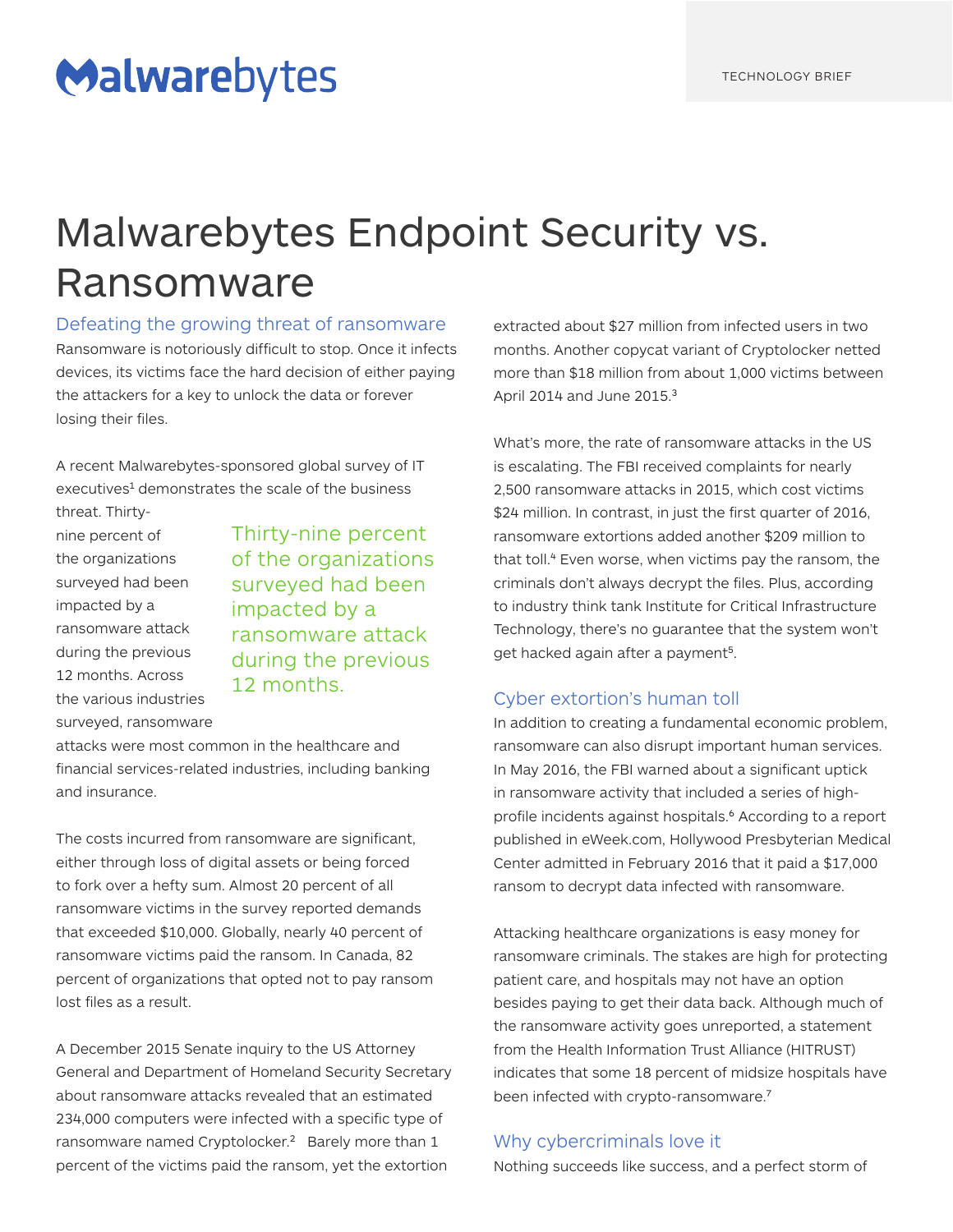success factors buoys the rise of ransomware. As Adam Kujawa, Head of Malware Intelligence at Malwarebytes, points out, "The amount of attention that ransomware has been getting from the media is the most accurate danger vs. exposure that we have ever experienced." In other words, the high incidence of ransomware and the real threat it poses are not media hype. Based on Malwarebytes' own statistical analysis of ransomware drops through malvertising attacks, Kujawa says, "the bad guys are giving up other malware types and adopting ransomware."

Put simply, ransomware is the cybercriminal's weapon of choice because:

- It's profitable, demanding a quick payment that rewards criminals with instant gratification. Typically, attackers demand payment in cryptocurrencies, such as Bitcoins. Such currencies are mostly anonymous and virtually untraceable, allowing the cybercriminals to launder their ill-gotten gains into their local currency. And just like lawful big businesses, ransomware organizations sometimes offer "customer service," whose helpful representatives walk victims through the process for purchasing a suitable cryptocurrency.
- It's easy to use and getting easier. Ransomware developed by experienced criminals is finding its way into an online marketplace, offering ransomware as a service (RaaS) for less technically adept scammers. In effect, the ransomware developers are outsourcing their malware to a distribution network of script kiddies, so the applications can be deployed in a turnkey fashion in return for a percentage of the take for the original ransomware developer.<sup>8</sup>
- Defending against ransomware is very difficult. According to a Malwarebytes-sponsored survey of executives in IT-related roles,<sup>9</sup> U.S. respondents were most concerned about malware infiltration through email and browsing. For example, opening an email attachment containing an exploit lets malware take advantage of any weaknesses it finds in common software on the system and delivers ransomware. Malvertising booby-traps ads on reputable websites with malicious code, which can download ransomware even if visitors do not click on the infected ads. Consider that in 2015, Google disabled more than 780 million infected malvertising ads. In fact, according to Malwarebytes, an estimated 70 percent of

malvertising campaigns deliver ransomware as the payload.

### Fighting back with Malwarebytes Endpoint **Security**

Most of today's security software offers limited efficacy against ransomware. Ransomware does not act like traditional malware: some forms are automatically updated every day and even use polymorphic (shapeshifting) code to evade detection. This makes it exceedingly hard to detect, especially because traditional and legacy endpoint protection platform solutions use static technologies that rely on signatures that simply cannot spot the evolving behaviors of ransomware activity. In addition, the ransomware seen today is so sophisticated that the advanced encryption it uses makes it impossible to recover files without paying the ransom. Unfortunately, online and locally connected backup systems can fail as an effective countermeasure, because ransomware actively looks for different types of backup systems and encrypts the saved files. In the case of online backups, automatic file uploads may corrupt files that the user assumes will remain secure.

In contrast, Malwarebytes Endpoint Security is designed to fight—and defeat—advanced ransomware that other security solutions miss. It deploys across business networks and protects endpoints against malware and other advanced threats thanks to a powerful multilayered combination of proactive signature-less, heuristic, and behavioral technologies.

Also, Malwarebytes Endpoint Security offers another layer of protection against ransomware-based attacks with a new dedicated technology built from the ground up to detect and block all ransomware, known and unknown, from encrypting users' files. This differs from other endpoint security solutions' anti-ransomware efforts, if they exist at all, which typically consist of pieced-together old technology that has already been proven ineffective.

Malwarebytes Endpoint Security breaks the attack chain of ransomware with a four-layered approach:

1. Malwarebytes Endpoint Security's anti-ransomware layer constantly monitors endpoint systems and automatically kills processes associated with ransomware activity. It features a dedicated real-time detection engine that does not use signatures, nor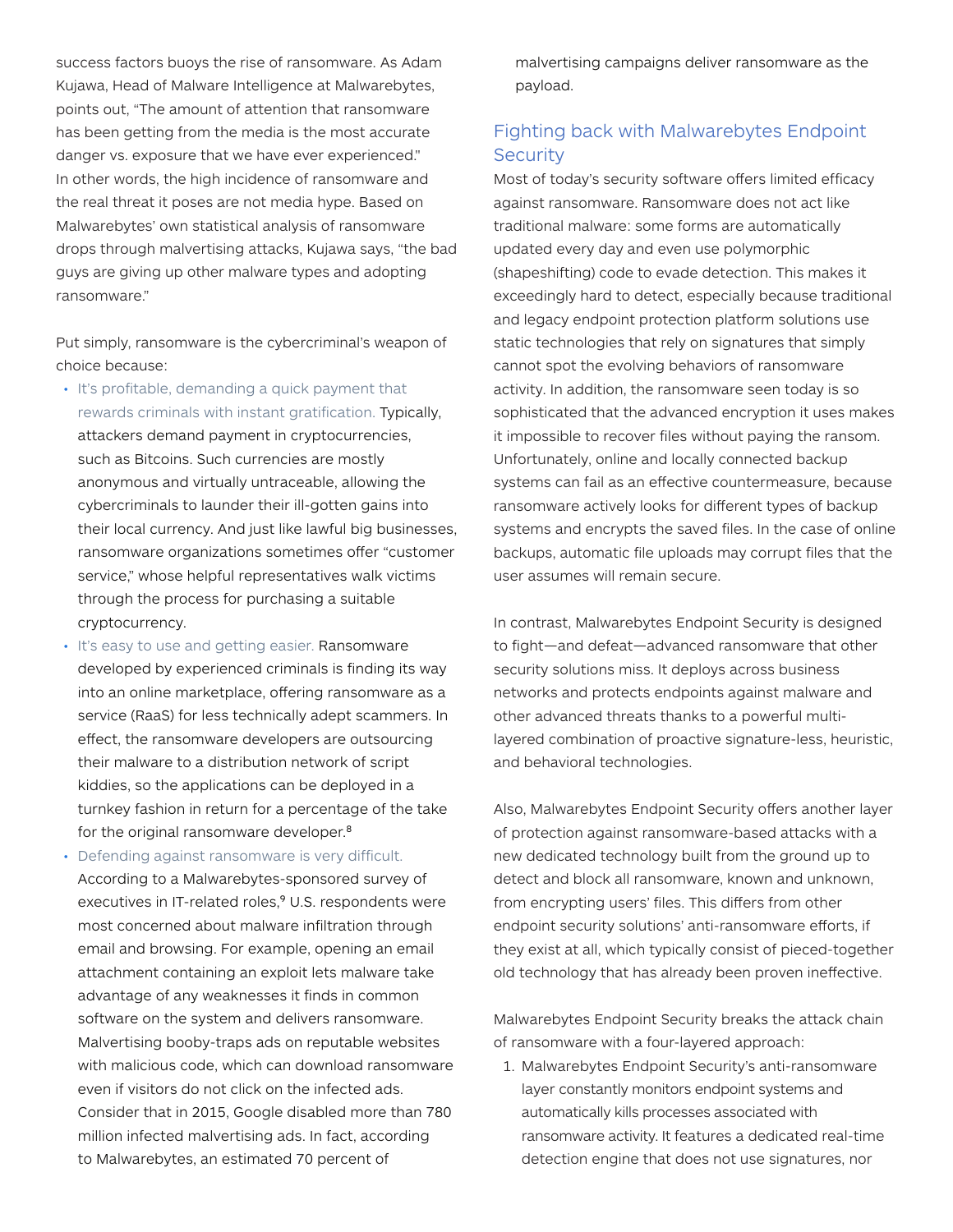require updates. Plus, it has a small system footprint and is compatible with third-party security solutions.

2. The anti-exploit layer proactively blocks exploits before they can deliver their malware payload. It wraps vulnerable applications and browsers in defensive layers designed to stop zero-day attacks at inception. Employing signature-less technology that identifies behaviors characteristic of an exploit, anti-exploit can even protect against unidentified malware and ransomware that other technologies cannot perceive

because they haven't previously been exposed to them.

- 3. Malwarebytes Endpoint Security's anti-malware layer employs heuristic and behavioral rules to detect and remove general malware in real-time, so that it cannot execute its code.
- 4. The malicious website blocking layer stops access to known and suspected command-and-control servers, so that ransomware cannot obtain encryption keys or access and download the ransomware .exe file.

#### Breaking the ransomware attack chain with Malwarebytes

Here's how Malwarebytes Endpoint Security's technologies block a ransomware attack delivered by malvertising exploit.



The best way to explain this is by looking at the various stages of the ransomware attack chain:

- 1. Profiling: The attacker performs reconnaissance on your endpoint via an infected banner ad, trying to identify your OS, browser type, IP address, and your endpoint security program. Malwarebytes technology: Application hardening reduces the vulnerability surface, making the computer more resilient, and proactively detects fingerprinting attempts by advanced attacks. (signature-less)
- 2. Delivery: How the attacker places their exploit and payload onto your endpoint. Malwarebytes technology: Web protection protects users by preventing access to malicious websites, ad networks, scammer networks, and "bad neighborhoods."
- 3. Exploitation: The attacker exploits vulnerable code in your web browser, Adobe Flash, Microsoft Word, etc., to deliver and remotely execute the ransomware payload. Malwarebytes technology: Exploit mitigations proactively detect and block attempts to abuse vulnerabilities and remotely execute code on the machine, which is one of the main infection vectors nowadays. (signature-less) Application behavior ensures that installed applications behave correctly and prevents them from being abused to infect the machine. (signature-less)
- 4. Payload execution: The attacker delivers and executes the ransomware payload on your system. Malwarebytes technology: Payload analysis is composed of heuristic and behavioral rules to identify entire families of known and relevant malware.
- 5. Malicious behavior: The ransomware activates on your system. It contacts a command-and-control server to download the encryption keys and then encrypts your files. Malwarebytes technology: Ransomware mitigation is a behavior monitoring technology that detects and blocks ransomware from encrypting users' files. (signature-less) Callback protection prevents access to command-and-control (C&C) servers and other malicious websites.